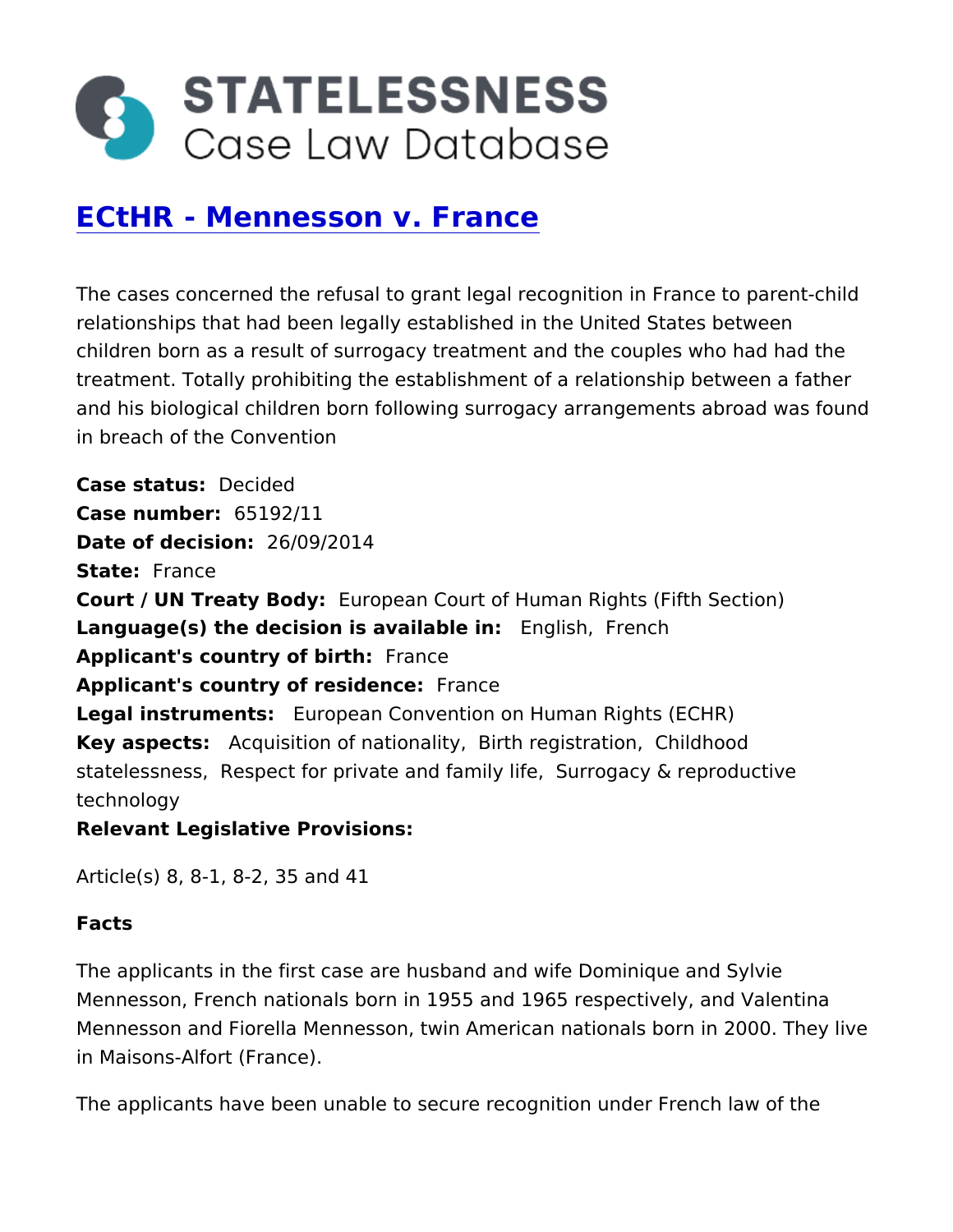legal parent-child relationship established between them in the United States, as the French authorities maintain that the surrogacy agreements entered into by Mr and Mrs Mennesson are unlawful.

Relying on Article 8 (right to respect for private and family life) of the Convention, the applicants complained of the fact that, to the detriment of the children's best interests, they were unable to obtain recognition in France of parent-child relationships that had been legally established abroad. The applicants in the Mennesson case further alleged, in particular, a violation of Article 14 (prohibition of discrimination) taken in conjunction with Article 8, arguing that their inability to obtain recognition placed the children in a discriminatory legal situation compared with other children when it came to exercising their right to respect for their family life.

## **Legal arguments by the applicant**

68. The applicants also observed that the measure in question had "grossly disproportionate consequences" for the situation of the third and fourth applicants: without recognition of a legal parent-child relationship with the first two applicants, they did not have French nationality, did not have a French passport, had no valid residence permit (even if, as minors, they could not be deported), and might find it impossible to obtain French nationality and thus be ineligible to vote and ineligible for unconditional leave to remain in France; they could also be prevented from inheriting under the first two applicants' estate. Furthermore, in the event of the first applicant's death or should the first two applicants separate, the second applicant would be deprived of any rights in respect of the children, to their and her own detriment. In order to carry out administrative tasks for which French nationality or an official legal parent-child relationship were required (registration of the children for social-security purposes, enrolment at the school canteen or outdoor centre, or applications for financial assistance from the Family Allowances Office), they had to produce the US birth certificates together with an officially sworn translation in order to prove that the children were theirs, and the success of their application depended on the good will of the person dealing with it. The applicants pointed out in this connection that the advocate-general had recommended, before the Court of Cassation, recognising the legal parent-child relationship between the applicants, particularly on the ground of the children's best interests, and that the Paris Court of Appeal itself had observed that the situation would create practical difficulties for the Mennesson family. They also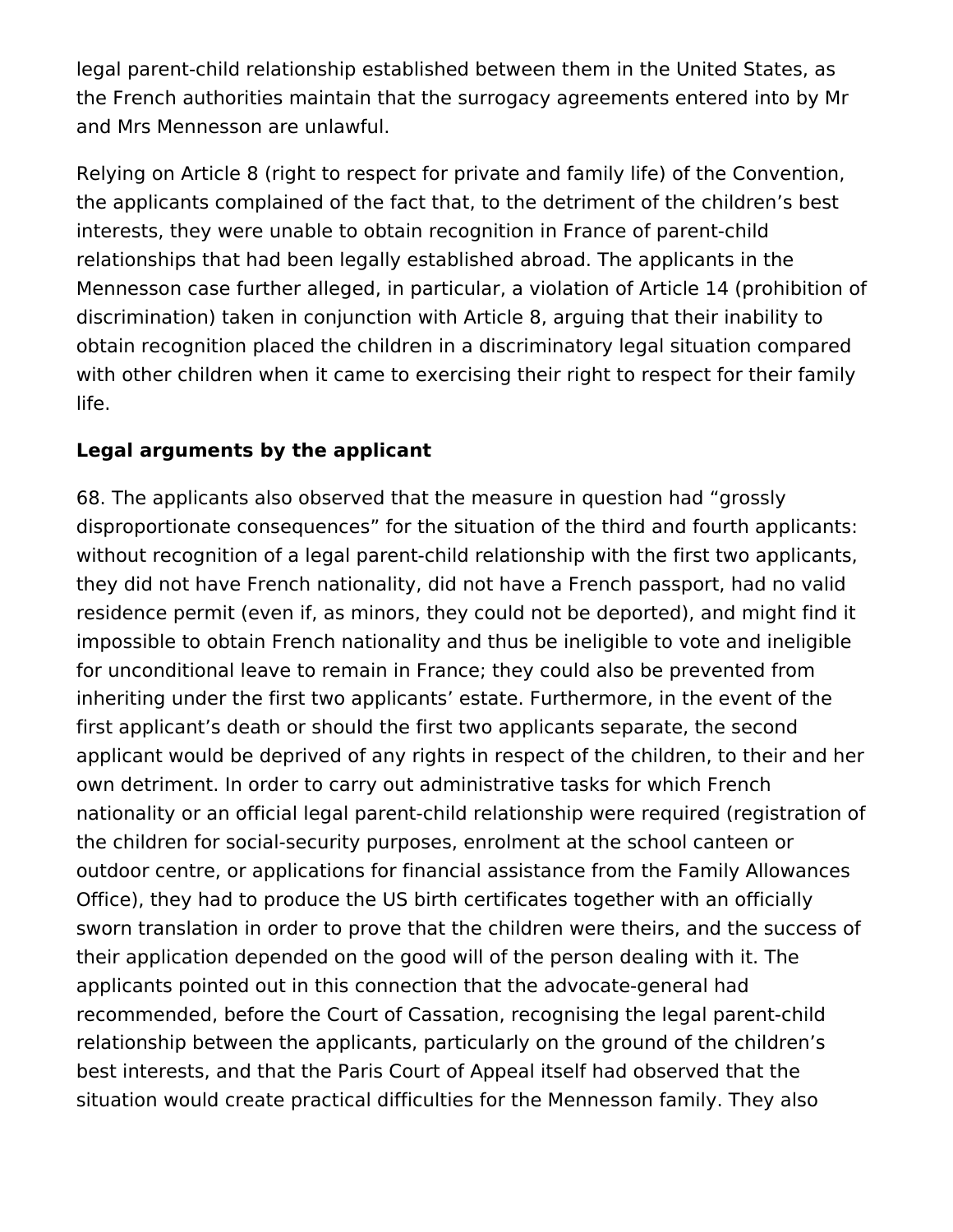referred to the report of the Conseil d'État of 2009 on the review of bioethical laws, which indicated that "in practice, families' lives [were] more complicated without registration, because of the formalities that had to be completed on various occasions in life". They added that, in Wagner and J.M.W.L. (cited above, § 132), the Court had acknowledged that in this type of situation there had been a failure to take account of the "social reality" and that "the child [had] not [been] afforded legal protection making it possible for her to be fully integrated into the [in that case] adoptive family". They also questioned the purpose of refusing to register the particulars of birth certificates drawn up abroad if, as the Government maintained, such certificates took full effect in France and registration was a mere formality.

#### **Legal arguments by the opposing party**

70. In their replies to the additional questions put by the President of the Section (see paragraph 5 above), the applicants indicated that under Article 311-14 of the Civil Code, the legal parent-child relationship was governed by the law of the mother's country on the date of the child's birth (and where the mother was not known, by the law of the child's country), that is, according to the case-law of the Court of Cassation (Civ., First Division, 11 June 1996), the law of the country indicated on the birth certificate. It was clear from the Supreme Court of California's decision of 14 July 2000 that the official parents of the third and fourth applicants were the first two applicants. The French authorities and courts had refused to make that finding, however, with the result that as the mother was not recognised as having that status under French law, the legal parent-child relationship could not be governed by the law of her country. Accordingly, it was governed by the law of the country of the third and fourth applicants: US law. As the legal parent-child relationship between them and the first two applicants could not be established under French law and the Court of Cassation's judgments of 13 September 2013 had annulled the recognition of paternity by biological fathers of children born as the result of a surrogacy agreement performed abroad ..., the third and fourth applicants could not acquire French nationality under Article 18 of the Civil Code ("a child of whom at least one parent is French has French nationality") even though the first applicant was their biological father. The applicants added that, notwithstanding the circular of 25 January 2013 ..., the third and fourth applicants could not obtain a certificate of nationality. They submitted that, as a result of the judgment delivered in their case by the Court of Cassation and its decisions of 13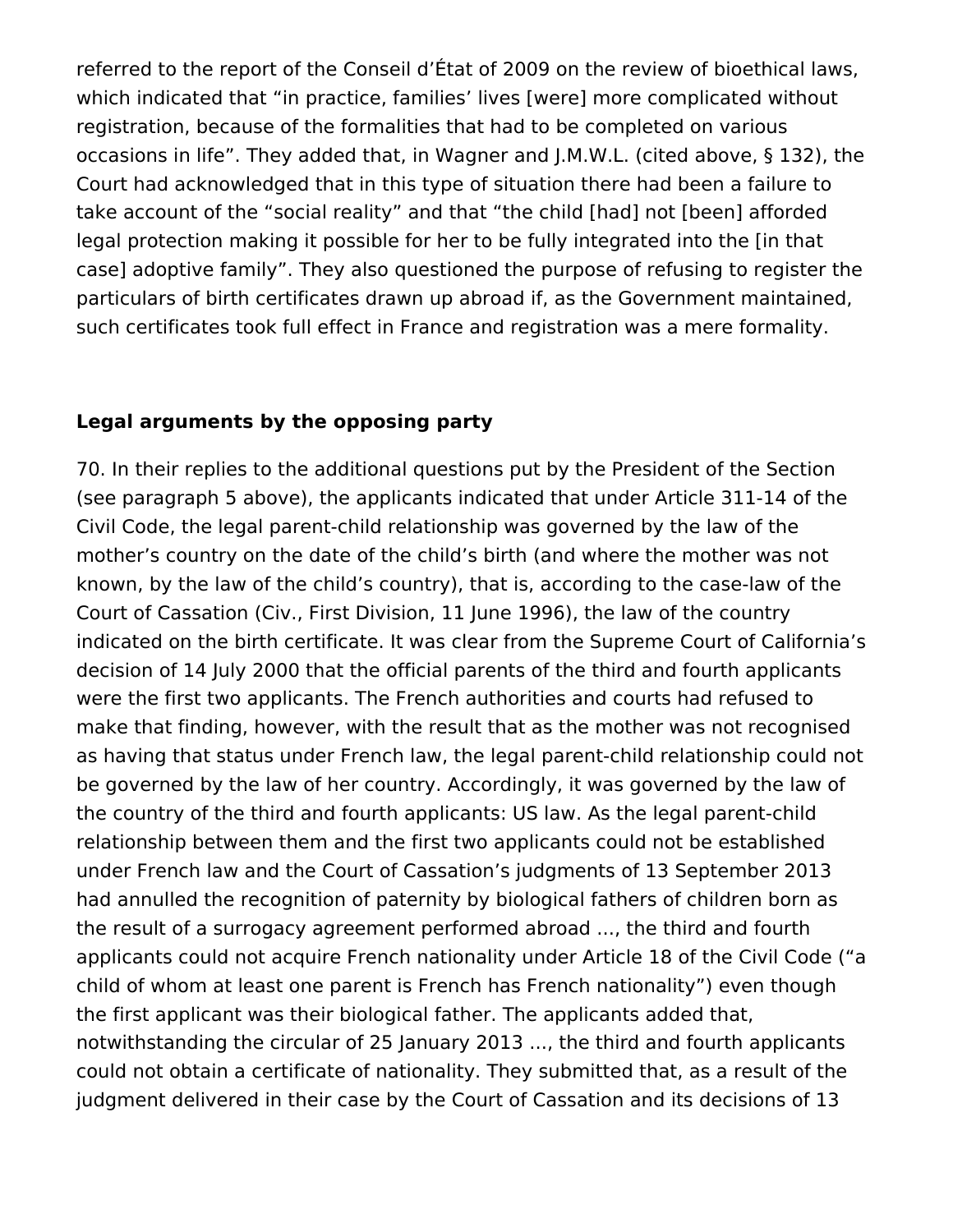September 2013 describing as "fraudulent" the process by which the birth certificate of a child born abroad of a surrogacy agreement was drawn up, the US birth certificates of the children were invalid for the purposes of Article 47 of the Civil Code, whereupon that provision was inoperative. They added that the thrust of the circular was not aimed at precluding the issuing of a certificate of nationality on the basis of a mere suspicion that recourse had been had to a surrogacy arrangement, and that it was therefore inoperative in respect of situations such as theirs in which the courts had explicitly found that there had been a surrogacy arrangement. In support of that argument, they stated that they had not received a reply to the request for a certificate of French nationality for the third and fourth applicants lodged by the first applicant with the registry of the Charenton-le-Pont District Court on 16 April 2013. They produced acknowledgment of receipt forms signed on 31 October 2013 and 13 March 2014 by the registrar indicating that the request "[was] still being processed in [his] department pending a reply to the request for authentication sent to the consulate of Los Angeles, California". They added that, on account in particular of the Court of Cassation's decisions of 13 September 2013, the first applicant could not recognise the third and fourth applicants even though he was their biological father.

### **Decision & Reasoning**

89. Moreover, a consequence – at least currently – of the fact that under French law the two children do not have a legal parent-child relationship with the first or second applicant is that they have not been granted French nationality. This complicates travel as a family and raises concerns – be they unfounded, as the Government maintain – regarding the third and fourth applicants' right to remain in France once they attain their majority and accordingly the stability of the family unit. The Government submit that, having regard in particular to the circular of the Minister of Justice of 25 January 2013 ..., the third and fourth applicants could obtain a certificate of French nationality on the basis of Article 18 of the Civil Code, which provides that "a child of whom at least one parent is French has French nationality", by producing their US birth certificates.

90. The Court notes, however, that it is still unclear whether this possibility does actually exist. Firstly, it notes that according to the very terms of the provision referred to, French nationality is granted on the basis of the nationality of one or the other parent. It observes that it is specifically the legal determination of the parents that is at the heart of the application lodged with the Court. Accordingly, the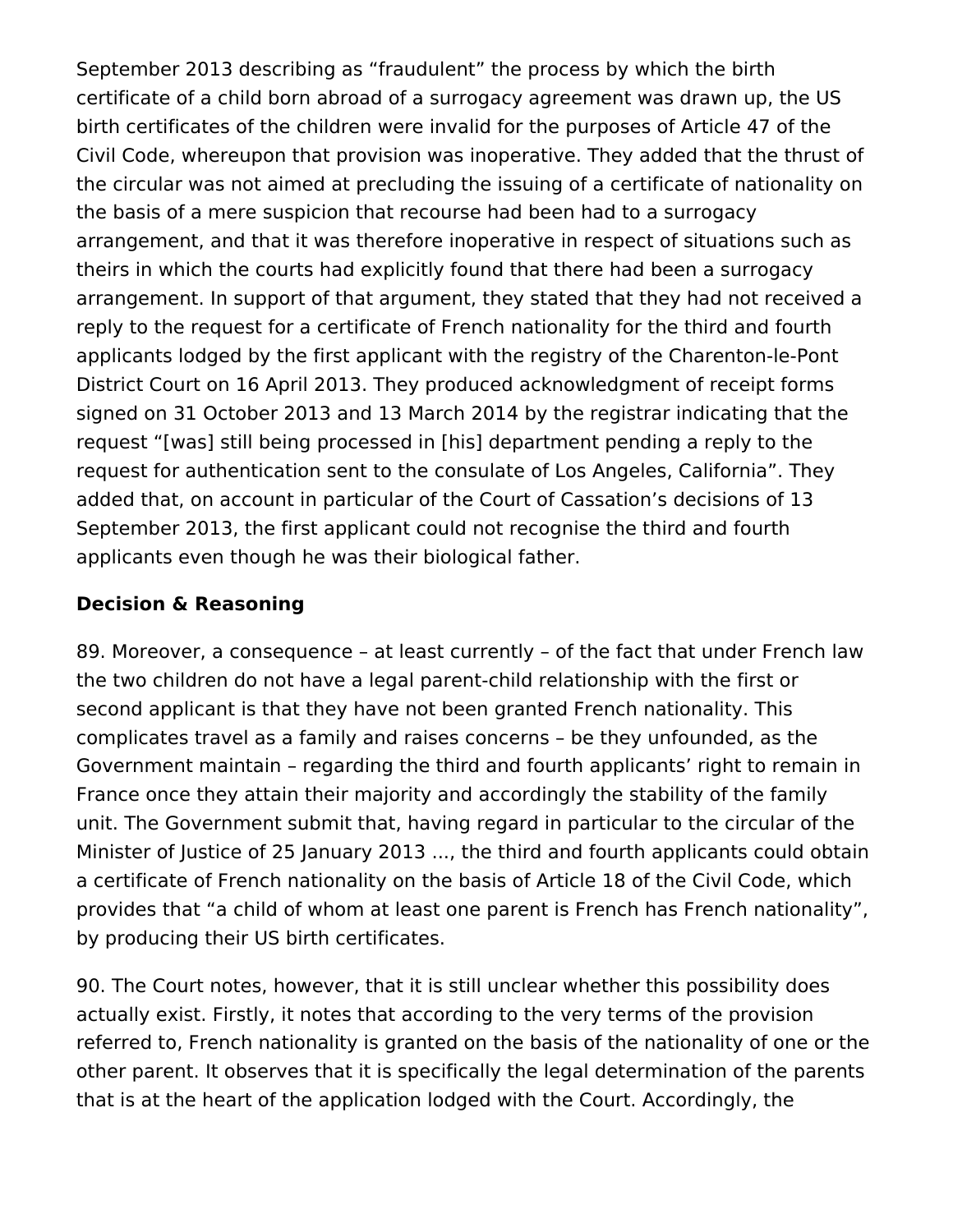applicants observations and the Government s replies suggest th private international law render recourse to Article 18 of the Civi establish the French nationality of the third and fourth applicants complex, not to mention uncertain, in the present case. Secondly, that the Government rely on Article 47 of the Civil Code. Under th status certificates drawn up abroad and worded in accordance wit procedures of the country concerned are deemed valid save wher certificates or documents held, external data, or particulars in th establish ... that the document in question is illegal, forged, or t therein do not match the reality. The question therefore arises w exception applies in a situation such as the present case, where observed that the children concerned were born as the result of a agreement performed abroad, which the Court of Cassation has de circumvention of the law. Although they were invited by the Presi that question and specify whether there was a risk that a certificate thus drawn up would subsequently be contested and annulled or w Government have not provided any indications. Moreover, the req that purpose on 16 April 2013 with the registry of the Charenton-Court by the first applicant was still pending eleven months later registrar indicated on 31 October 2013 and on 13 March 2014 that processed in [his] department pending a reply to the request for a to the consulate of Los Angeles, California (see paragraph 28 ab

97. Whilst Article 8 of the Convention does not quarantee a right particular nationality, the fact remains that nationality is an elem identity (see Genovese v. Malta, no. 53124/09, § 33, 11 October 2 has already pointed out, although their biological father is French fourth applicants face a worrying uncertainty as to the possibility recognition of French nationality under Article 18 of the Civil Cod uncertainty is liable to have negative repercussions on the defini personal identity.

Decision documents [CASE%20OF%20MENNESSON%20v.%20FRANCE%20%](https://caselaw.statelessness.eu/sites/default/files/decisions/CASE%20OF%20MENNESSON%20v.%20FRANCE%20%5BExtracts%5D.pdf)5BExtracts%5 [AFFAIRE%20MENNESSON%20c.%2](https://caselaw.statelessness.eu/sites/default/files/decisions/AFFAIRE%20MENNESSON%20c.%20FRANCE.pdf)0FRANCE.pdf [003-4804617-58549](https://caselaw.statelessness.eu/sites/default/files/decisions/003-4804617-5854908.pdf)08.pdf Outcome